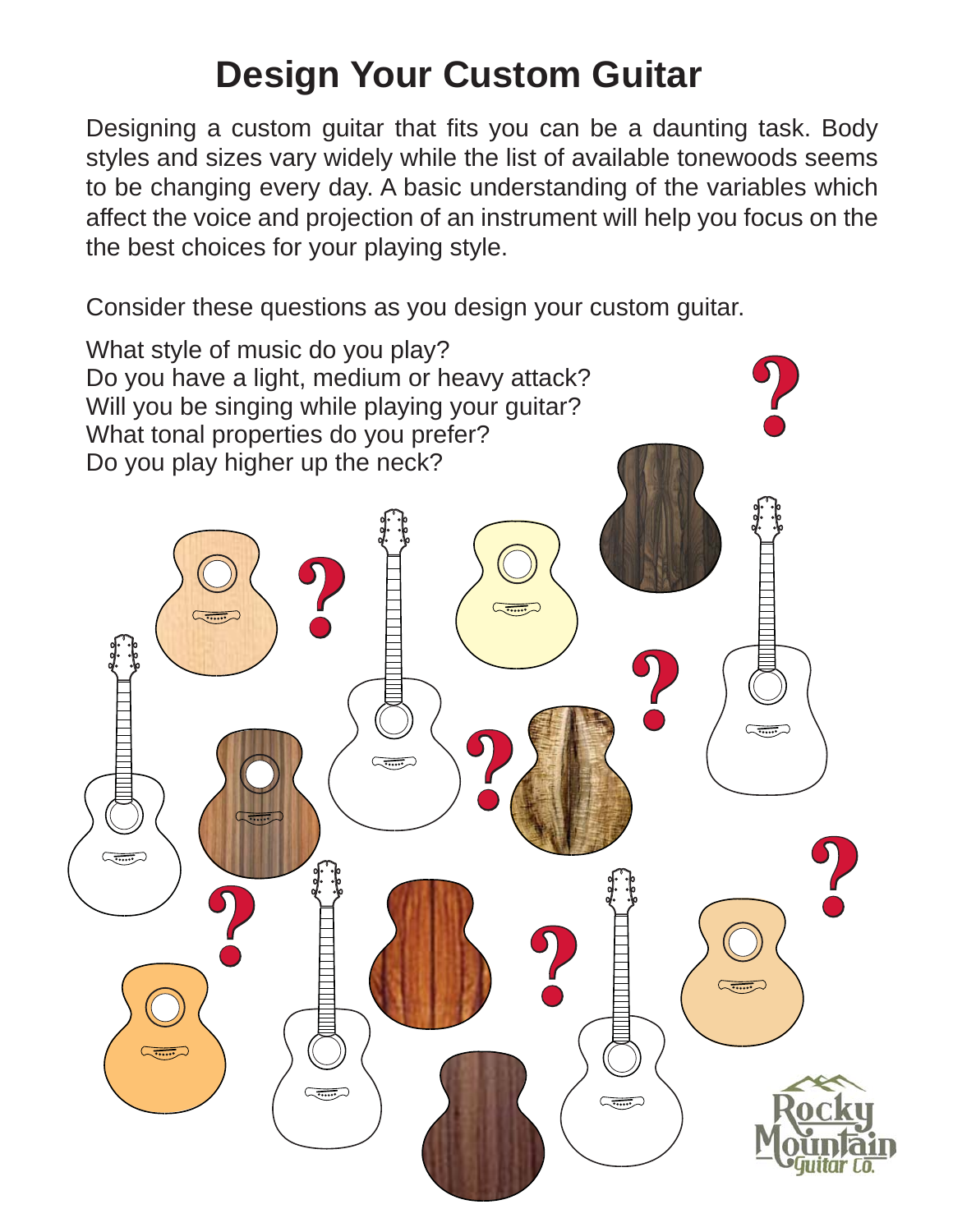# **#1. Choose The Guitar Shape That Best Fits You**

Your personal size can have a big influence on the guitar you choose. Smaller guitars can be more comfortable to hold and a bigger guitar may be more suited to a larger person. Generally smaller guitars tend to sound brighter with more treble response, while bigger guitars can have potential for greater bass response. One may expect a larger guitar to have a big sound and a smaller guitar to be diminished in volume but this is not necessairly the case. The experienced luthier can make a smaller guitar shockingly powerful in volume.

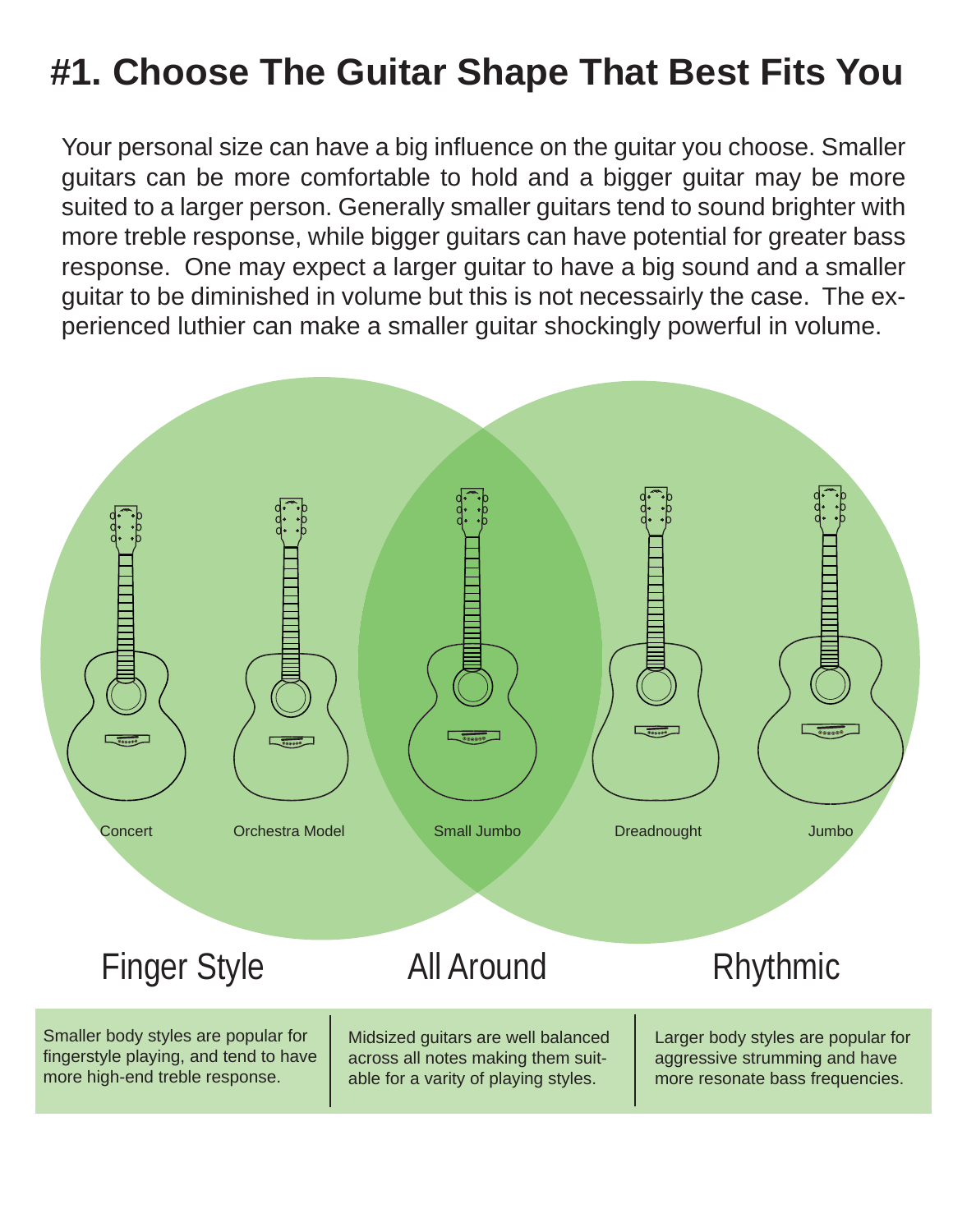## **#2. Options**

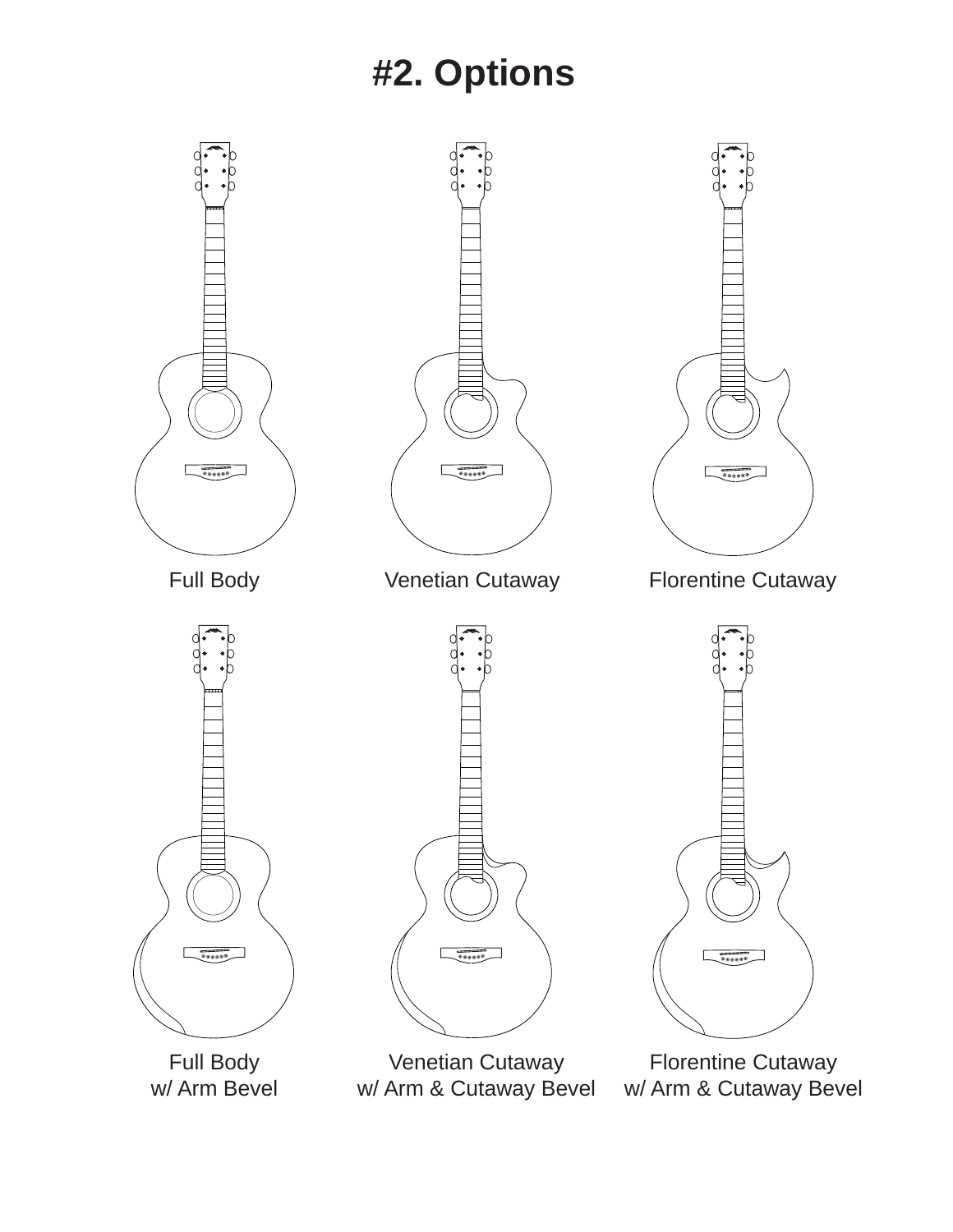# **#3. Choose Scale Length**

Scale length is calculated by measuring the distance from the nut to the center of the 12th fret and then doubling that measurment.



Strings tuned to the same pitch have greater tension on longer scales.

Shorter scale lengths are lighter to the touch and easier to fret while longer scale lengths are stiffer with more volume.

Typical scales for acoustic guitars are:

```
Short - 24.9" (smaller guitars)
Standard - 25.5" (medium size guitars)
Long - 25.7", 26.0" (alternate or dropped tunings)
Baritone - 27.5", 28.5" (larger guitars)
```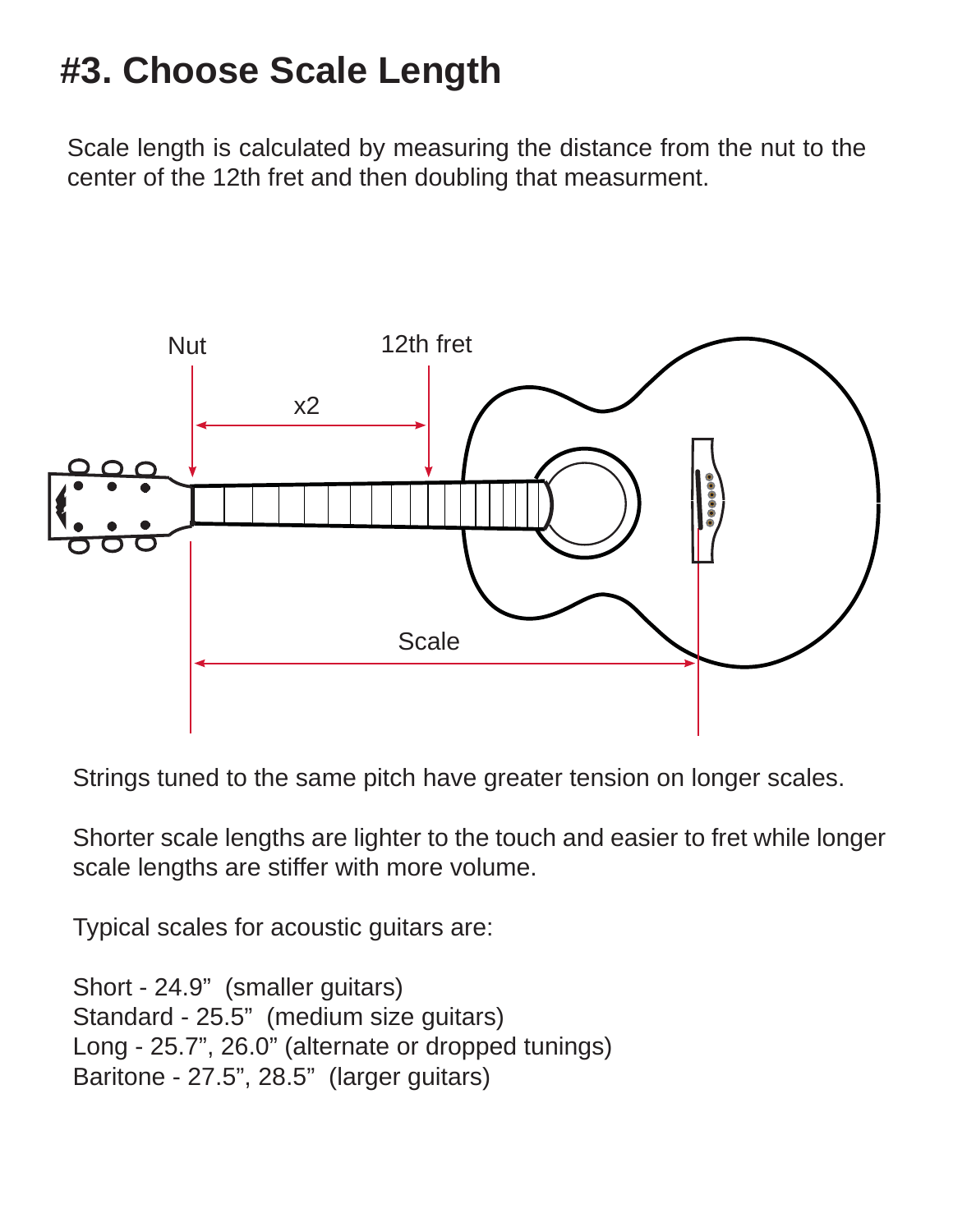# **#4. Top Woods - Soundboards**



### **Adirondack Spruce**

- Has lots of "Headroom"
- High Overtone content
- Strumming, Flatpicking, Agressive Fingerpicking



#### **European Spruce**

- Strong fundamental
- Good Overtone content
- Strumming, Flatpicking, Agressive Fingerpicking



### **Sitka Spruce**

- Punchy direct sound
- Lower Overtone content
- Strumming, Flatpicking



#### **Port Orford Cedar**

- Has lots of "Headroom"
- High Overtone content
- Strumming, Flatpicking, Agressive Fingerpicking



### **Englemann Spruce**

- Warm & Mellow
- HIgh Overtone content
- Light Strumming, Fingerpicking



### **Alaskan Yellow Cedar**

- Strong Bright Attack
- High Overtone content
- Great Sustain
- Strumming, Flatpicking, Agressive Fingerpicking



#### **Western Red Cedar**

- Warm & Expressive
- HIgh Overtone content
- Great for Celtic style, Fingerpicking



#### **Carpathian Spruce**

- Similar to Adirondack
- High Overtone content
- Sensitive to ligh touch
- Strumming, Flatpicking, **Fingerpicking**



#### **Redwood**

- Similar to Cedar but Crisper,w/more Punch
- Strong Overtone content
- Great Sustain
- Medium Strumming, Fingerpicking



#### **Sinker Redwood**

Old-Growth Redwood logs reclaimed from the depths of Northern California rivers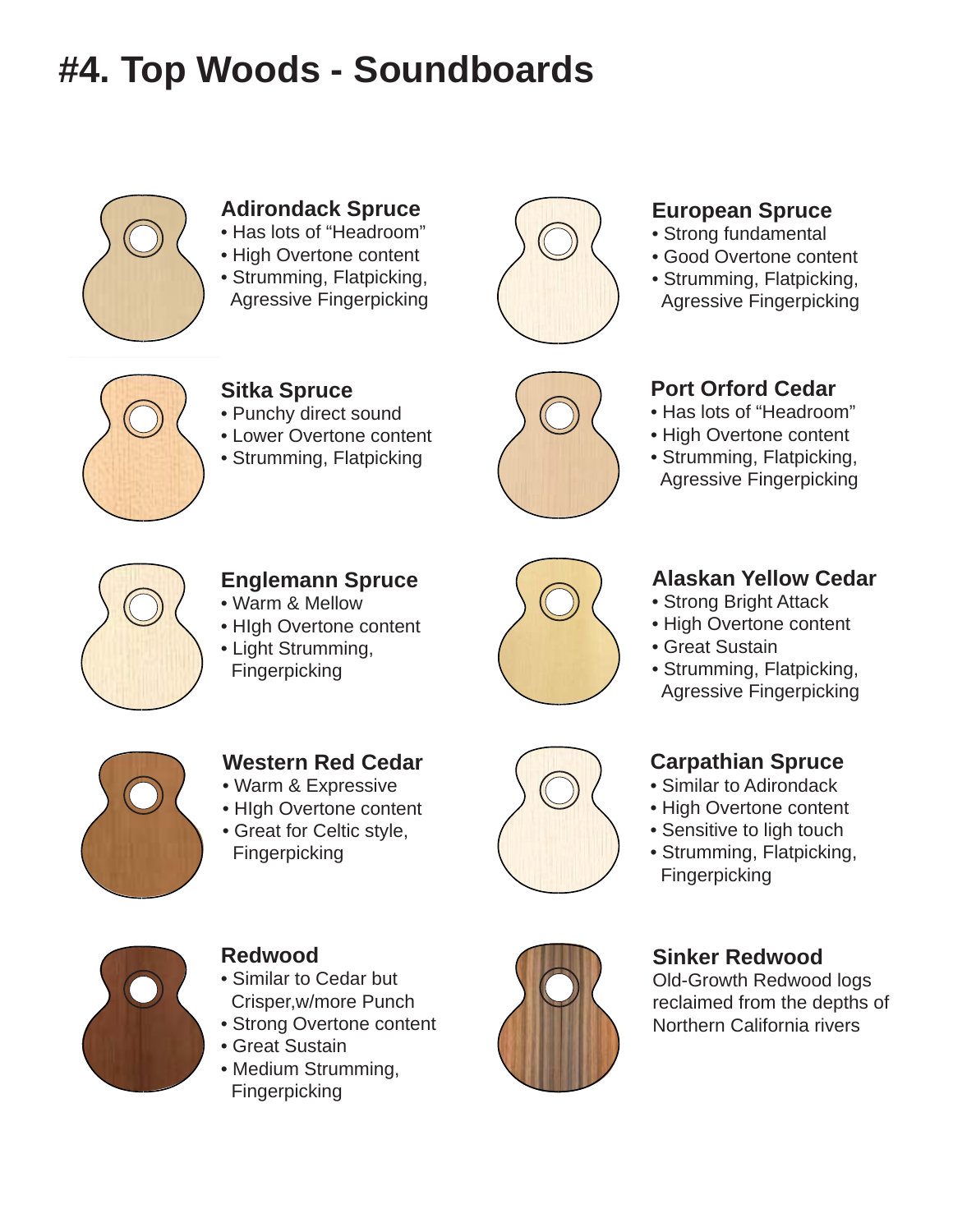# **#5. Back & Sides**

### **Resonant Woods**

- Complex Overtones
- Fast Response
- Piano-like Bass
- Low Dampening



**Africian Blackwood**



**Bubinga**





**Zircote Cocobolo**



**Macassar Ebony**



**Madagascar Rosewood**



**Brazilian Rosewood**

### **Harder Woods**

- Transparant Quality
- Clear Tone
- Brighter
- Predictble Damping





**Indian Rosewood**



**Cherry Maple Myrtlewood Ovangkol**



### **Lighter Woods**

- Subdued Overtones
- Strong Fundamental
- Dry, Woody, Warm
- Higher Damping







#### **Koa Mahogany Quilted Sapele Claro Walnut**